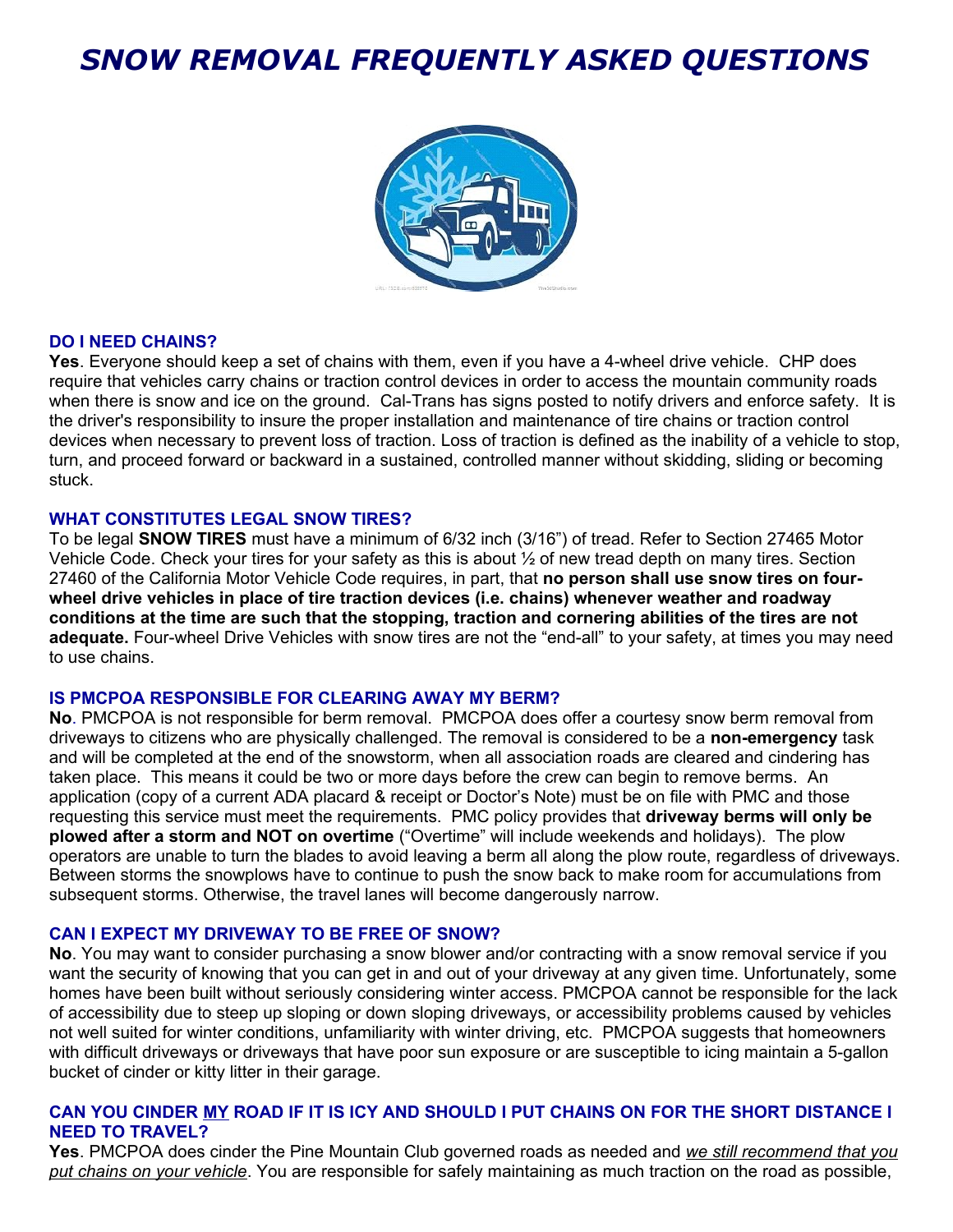by having chains, 4-wheel drive or using other means, like snow tires and studs. We caution all of our members and staff to drive with caution in inclement weather.

# **CAN YOU PLOW THE ROAD SO THAT I CAN LEAVE HOME EARLY IN THE MORNING? (i.e. FOR A DOCTORS/DENTIST APPT., AIRPORT, FAMILY TRIP, GOING TO WORK...etc. )**

**No**. We will plow your residential street if you have a *legitimate emergency* (threat to life, health or property). **Do not take chances in severe weather conditions!** Monitor the weather forecast via TV, telephone, radio or internet.Be aware of your vehicle's capabilities and limitations. Roads will be plowed in the order that affords the greatest benefit for the most residents. This means major roads and school bus routes will be plowed first. Top priorities for cindering and plowing are: 1) Main thoroughfares, 2) Access roads, 3) Cul-de-sacs, 4) Easements and 5) Berms (as time permits). Cindering doesn't take place until after the snowfall stops due to the fact that the cinder will just be covered up by the snow. If a significant snowfall has or is occurring, this may be delayed. At times some flexibility is required due to the amount of snowfall or equipment break down. When a snow and ice event continues, routes depending on priority are continually monitored. Some roadways may require plowing several times during a storm event. Therefore some routes may not be plowed and/or treated until first priority routes are treated, depending on the severity of the event.

**WHO IS REPONSIBLE FOR CLEARING SNOW ON MIL POTRERO HIGHWAY?** Kern County Roads is responsible for clearing Mil Potrero Highway, PMCPOA is responsible for clearing Mil Potrero Frontage Roads.

### **WHAT IS PMC'S PROCEDURE FOR ROAD CLOSURES?**

If at any time it becomes necessary to close any road or portions thereof due to extreme snowfall and/or hazardous conditions, we will notify the CHP, Sheriff's Office, fire departments, the school, and we will attempt to notify persons living along the road.

# **WHO BEGINS A SNOW REMOVAL OPERATION AND WHAT IS YOUR POLICY ON ANY SNOW REMOVAL**

**DAMAGE? T**he General Manager and or the Maintenance Operations Manager, decide when conditions warrant the commencement of snow removal operations. PMCPOA is not responsible for chain marks, scratches or gouges resulting from normal snow removal operations, nor will it be responsible for driveway damage resulting from poor construction, driveways that sink due to a saturated base or poor compaction. PMCPOA is also not responsible for any improvements that are built or placed in the easement along the roadway.

**CAN YOU TAKE MY ROAD OFF YOUR SNOW CLEARING PROGRAM? No**. We do have an obligation to all PMC residents who may travel any road.

# **CAN PMCPOA HELP ME GET MY VEHICLE OUT IF IT IS STUCK?**

**No**.PMCPOA Staff, Maintenance or Patrol cannot at any time push, tow, pull or move any motorized vehicles off roads, stuck in snow or ice, broken down, or that are obstructing traffic. CHP will assist you with those issues. Vehicles left on the road will be towed at owner's expense.

#### **WHAT SHOULDN'T I DO IN A SNOW STORM?**

 Do not park vehicles on roadways or along the edge of roadways. Vehicles blocking snow removal operations will be towed at owner's expense.

 Do not play, ski, toboggan, sled or snowmobile on roadways, snow berms or along roadway edges. Cars, trucks and snowplows cannot stop quickly on snow and ice.

- Do not allow children and pets to play on roadways, in snow berms or along edges.
- Do not park in restricted areas of PMC Parking Lots.

Parking is not permitted on PMC Roads. If you do not have adequate on-site parking that is well out of the way of snow clearing activities, consider carpooling or shuttling your guests in from a public parking lot. Vehicles left on the road will be towed at owner's expense.

# **WHAT SHOULD I DO IN PLANNING FOR A SNOW STORM AND WHAT BASIC SUPPLIES SHOULD I KEEP IN CASE OF AN EMERGENCY?**

Plan ahead, Be prepared . . .

 Get an early start and don't travel if you don't have to. You may want to postpone noncritical errands until after the storm ends or another day.

Call for road condition information before you leave. (See links on website.)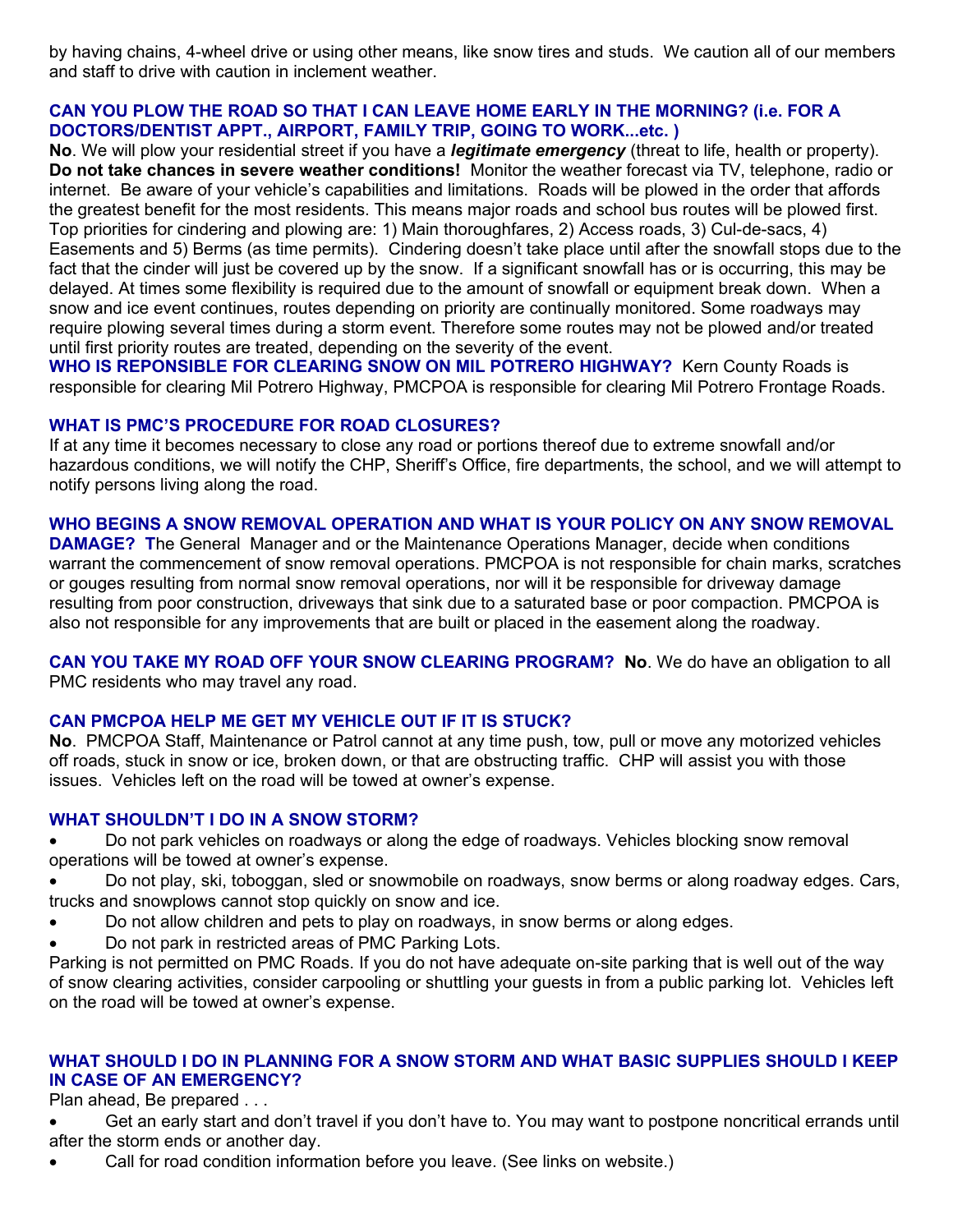- Carry an emergency kit consisting of tire chains or cables, blankets, tow strap, jumper cables, flashlight, water, first aid kit, ice scrapper, extra clothing, tools, sleeping bag
- Keep the gas tank at least half full
- When traveling, let someone know your intended route and expected time of arrival.
- Winterize your vehicle (antifreeze, wipers, battery, snow tires)

 Do not allow your children not to play in the streets or on the snow berms. This is very dangerous. Drivers may not see them or be able to stop in time to avoid hitting them.

Make sure that your snow tires are in good condition. Remember 6/32 inch minimum.

 Always carry chains, at times signs requiring (R-1) chains or snow tires or (R-2) two-wheel drive with chains or four-wheel drive with legal snow tires will be posted. These signs, when posted, are for your safety. Please obey them. Chains may also be required on four-wheel drive vehicles pursuant to Motor Vehicle Code Section 27459.

 Do not shovel or put snow from driveways in the roadway as this creates a hazard for other drivers, a liability for you, and is illegal.

 Snow plows make frequent stops and backup maneuvers. Do not drive your car up behind a snow plow as the driver may be unable to see you and inadvertently back into your car. If you are behind a plow that stops, stop your vehicle in such a way that your car looks into the driver's outside rearview mirror and please give them extra room.

 Always have on hand: Non-perishable food and water for a minimum of five days, first aid kit and extra supply of medication, personal hygiene supplies, extra clothing, gloves, footwear, blankets, sleeping bags, food for pets and livestock, flashlight, extra batteries and a battery operated radio, NOAA Weather radio, avoid using candles—Alternate heat source (kerosene, wood, etc.), full propane tank (if applicable), An extra set of car keys, cash, credit cards, snow shovels; cat litter for traction, an emergency procedure plan for the entire family.

- Have a wired simple phone, not cordless as they will not work in a power outage.
- Practice before an emergency!

# **WHAT DO I DO IF I'M TRAPPED IN MY CAR DURING A WINTER STORM?**

 Stay in the car. Do not leave the car to look for help unless help is visible within 100 yards Display a "call for help" sign. Raise the car hood or hang a brightly colored cloth on the antenna to signal for help.

 To keep warm, turn on the car's engine for about 10 minutes each hour. Run the heater and lights only (Avoid running the car battery down)

- Keep the exhaust pipe clear of snow
- Open a window slightly for fresh air
- Do light exercise to stay warm
- If you're alone, stay awake as much as possible
- If more than one person is in the car, take turns sleeping, and for warmth, huddle close together.
- Wrap your body and head with extra clothes, blankets, newspapers, maps or removable objects.

 Do not eat snow (lowers your body temperature). If no other water is available, snow can be used for water but it must be boiled to kill germs.

# **HOW CAN THE RESIDENTS HELP?**

You can assist our employees and equipment operators in several ways.

Post your house numbers (preferable lighted or reflective), visible from both directions. Mount your numbers on a stable post or surface that will not be blocked by snow banks or foliage. Take care that your posted numbers are on your property and not on an easement.

Always park your vehicle off of the street. This will save you a possible ticket, citation and/or towing charge.

Advise your children to *never play near or in a snow berm near the roadway.*

Do not follow equipment too closely. Please be patient if you are required to wait behind a piece of snow removal equipment.

Make certain that your speed is reasonable for conditions.

Do not flag down or approach snow plows, drivers have extreme difficulty in stopping the vehicle. For further assistance call the Business Office (661) 242-3788 or Patrol Line (661) 242-3857.

Kern County Roads is responsible for clearing snow on Mil Potrero Highway, while PMCPOA is responsible for clearing snow on Mil Potrero FTC.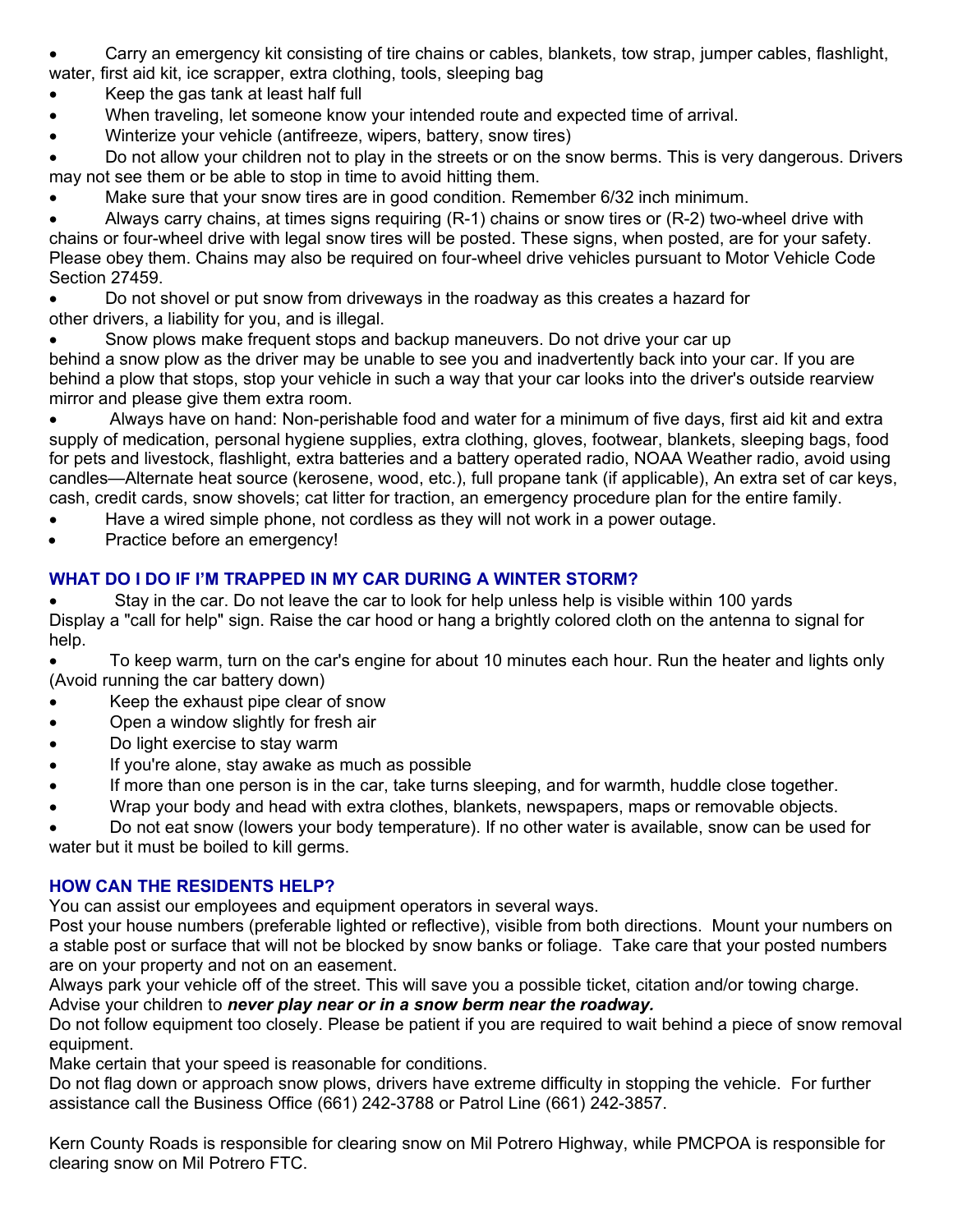#### **WILL DRIVING OVER THE SNOW TURN IT TO ICE?**

Driving over the snow doesn't create true ice, but merely packs the snow.

# **WOULD IT BE ALL RIGHT IF MY GUESTS PARKED ON THE STREET JUST THIS ONCE?**

Parking is not permitted on PMC Roads. If you do not have adequate on-site parking that is well out of the way of snow clearing activities, consider carpooling or shuttling your guests in from a public parking lot. Vehicles left on the road will be towed at owner's expense.

Kern County Roads is responsible for clearing snow on Mil Potrero Highway, while PMCPOA is responsible for clearing snow on Mil Potrero FTC.

# **WHY DOES THE PLOW CONTINUE TO PUSH MORE SNOW FROM THE SHOULDERS BACK INTO THE DRIVEWAY WHEN THE STORM IS OVER AND EVERYONE HAS THEIR DRIVEWAY CLEARED?**

Between storms the snowplows have to continue to push the snow back to make room for accumulations from subsequent storms. Otherwise, the travel lanes will become dangerously narrow.

#### **WHY, WHEN I HAVE JUST FINISHED SHOVELING MY DRIVEWAY, DID THE SNOWPLOW COME BY AND LEAVE A LARGE BERM OF SNOW IN FRONT OF IT?**

The plow operators are unable to turn the blades to avoid leaving a berm all along the plow route, regardless of driveways.

### **WHAT IF I HAVE A DOCTOR'S APPOINTMENT OR A PLANE TO CATCH OR NEED TO GET TO WORK OR HAVE AN EMERGENCY?**

**Do not take chances in severe weather conditions!** Monitor the weather forecast via TV, telephone, radio or internet.Be aware of your vehicle's capabilities and limitations. For instance, how suitable are your vehicle's tires to heavy snow conditions. Does it have high or low ground clearance? Avoid Icy Roads, Use Tire Chains, and check and restock emergency supplies in your car before you leave. PMCPOA's job is to provide you with the most exceptional customer service possible. In emergency situations we will do all we can to help you meet your commitments. Consider rescheduling if possible to avoid travel during severe weather. Consider the possibility that it may be wiser (and safer) to remain a while longer in your warm, dry home rather than becoming stuck in the street and having to wait hours for a tow truck. We encourage homeowners to proceed through any amount of snow that their vehicle can safely handle. However, under some conditions it is wise to remain inside until PMCPOA clears the roadway.

#### **WHAT IF I HAVE DIFFICULTY DUE TO MY DRIVEWAY'S STEEP UPSLOPE OR DOWNSLOPE?**

Unfortunately, some homes have been built without seriously considering winter access. Though PMCPOA will do all it can to maintain access to and from your driveway, it cannot be responsible for the lack of accessibility due to steep up sloping or down sloping driveways, or accessibility problems caused by vehicles not well suited for winter conditions, unfamiliarity with winter driving, etc.

PMCPOA suggests that homeowners with difficult driveways or driveways that have poor sun exposure or are susceptible to icing maintain a 5-gallon bucket of cinder or kitty litter in their garage.

#### **WHAT IS OUR GOAL FOR PMC?**

Our main goal is to provide an expedient and efficient snow removal operation. There are actually two steps implemented to accomplish this. (1) During snowfalls, snow crew concentrate on keeping our main roadways passable for emergency and high volume traffic flows, and…(2) after the snowfall subsides the crews concentrate efforts on clearing snow from all streets for public use as promptly as possible.

#### **WHAT IS PMCPOA'S POLICY ON END-OF-THE SEASON PROPERTY REPAIRS?**

PMCPOA is not responsible for chain marks, scratches or gouges resulting from normal snow removal operations, nor will it be responsible for driveway damage resulting from poor construction, driveways that sink due to a saturated base or poor compaction. PMCPOA is also not responsible for any improvements that are built or placed in the easement along the roadway.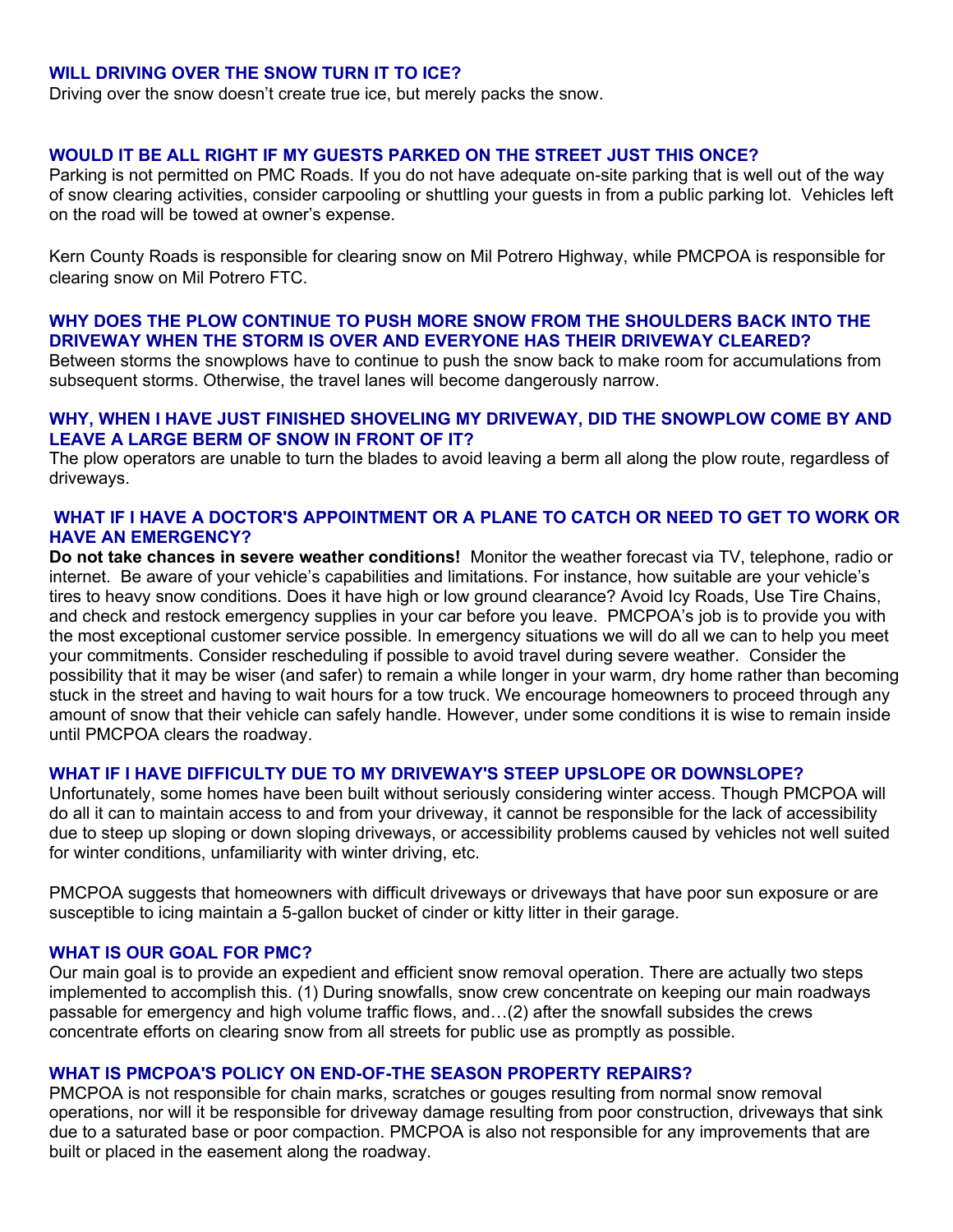# **WHAT IS PMC'S PROCEDURE FOR ROAD CLOSURES?**

If at any time it becomes necessary to close any road or portions thereof due to extreme snowfall and/or hazardous conditions, we will notify the CHP, Sheriff's Office, fire departments, the school, and we will attempt to notify persons living along the road.

# **WHAT IS YOUR POLICY ON BERM REMOVAL?**

PMC offers courtesy snow berm removal from driveways to citizens who are physically challenged. The removal is considered to be a **non-emergency** task and will be completed at the end of the snowstorm when all association roads are cleared and cindering has taken place. This means that as in years passed, it could be two or more days before the crew can begin to remove berms.

An application (copy of a current ADA placard identification card and receipt or doctors note) must be on file with PMC and those requesting this service must meet the requirements.

PMC policy provides that **driveway berms will only be plowed after a storm and NOT on overtime**  ("Overtime" will include weekends and holidays).

#### **WHAT SHOULD I DO IN CASE OF AN EMERGENCY?**

In case of a private citizen emergency (i.e. fire or medical) requiring snow removal, the Sheriff's Office must be contacted at **911**. If a snow removal operator receives an emergency call from the Sheriff's Office or other emergency responder source, the operator will immediately respond to the emergency. PMCPOA will dispatch a person whenever there is an emergency.

## **WHAT SHOULD I NOT DO IN PLANNING FOR A SNOW STORM?**

Do not park vehicles on roadways or along the edge of roadways. Vehicles blocking snow removal operations will be towed at owner's expense. Do not play, ski, toboggan, sled or snowmobile on roadways, snow berms or along roadway edges. Cars, trucks and snowplows cannot stop quickly on snow and ice. Do not allow children and pets to play on roadways, in snow berms or along edges. Do not park in restricted areas of PMC Parking Lots.

#### **WHAT TIME WILL YOU BEGIN SNOW REMOVAL AND WHEN ARE STREETS PLOWED?**

Snow removal operations generally begin when snowfall accumulations exceed more than two inches in depth. This begins the operations and snow depth may exceed this in some areas before equipment reaches them. If the snowfall continues, clean up may be delayed until after the snowfall event has subsided. During significant snow storm events our crews are called in to begin operations and remain on duty until the event has subsided or becomes manageable.

#### **WHEN ARE STREETS CINDERED AND WHICH STREETS ARE CLEARED FIRST?**

Cindering doesn't take place until after the snowfall stops due to the fact that the cinder will just be covered up by the snow. Top priorities for cindering and plowing are: 1) Main thoroughfares, 2) Access roads, 3) Cul-desacs, 4) Easements and 5) Berms (as time permits). If a significant snowfall has or is occurring, this may be delayed. At times some flexibility is required to this plan due to the amount of snowfall or equipment break down.

#### **WHO BEGINS A SNOW REMOVAL OPERATION?**

Patrol and/or the General Manager decide when conditions warrant the commencement of snow removal operations.

#### **WHO DO I CALL IF I NEED MY SNOW BERM REMOVED IMMEDIATELY?**

*If you do have an emergency call 911.* There are Independent Contractors that do snow removal for a fee. They are listed in the phone book.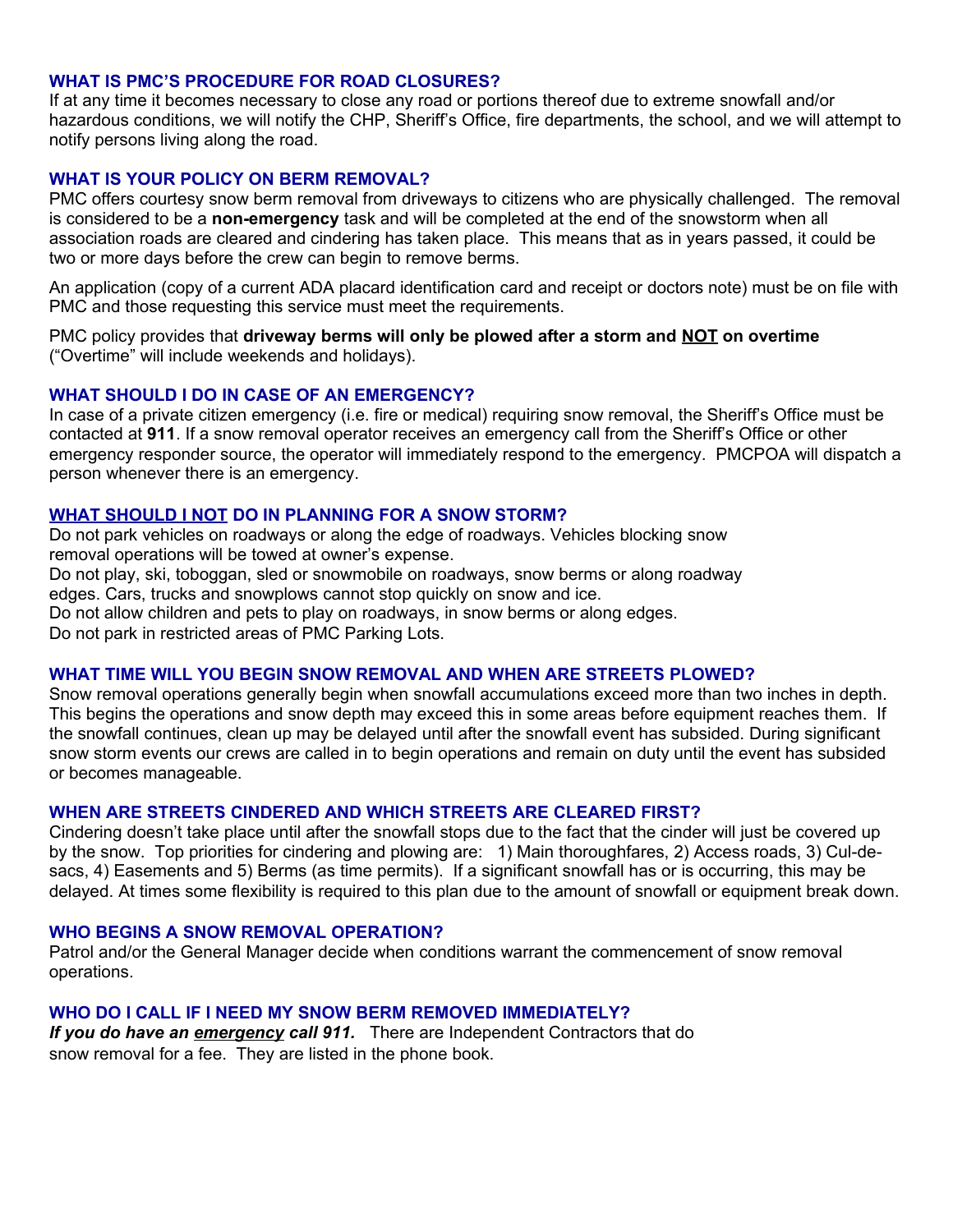# **WHO DO I CALL FOR INFORMATION ON ROAD CONDITIONS IN A SNOW STORM?**

Road Condition Information and Emergency Contacts: **Emergency Life Threatening ONLY911**

**PMC Weather Report:** (661) 242-4017 **Sheriff:** (661) 245-3440 **Kern County Roads** (661) 248-6535 **CHP Lebec** (661) 248-6655 **CHP Roads** (800) 427-7623 **CHP Traffic Accidents** (661) 334-3913 or (661) 864-4444 or Weekends (661) 864-4400 **US Forest Service** (661 2425-3449 **23 News 24 hour Weather Line** (661) 637-1010

#### **IN CONCLUSION:**

Our Road Crew takes pride in providing the citizens and visitors of PMC with the best snow removal in the area. PMC crews will again be making every effort to provide excellent service while keeping costs as low as is reasonably possible.

If PMCPOA determines that more than two feet of snow has fallen during any one shift in mountainous areas, snow removal operations may be suspended until after the storm has passed. In addition, when conditions become so severe that Road Crews cannot keep up with falling snow, Road Crews may leave the area until such time as it is safe to resume snow removal operations. When it becomes necessary for Road Crews to suspend snow removal activities, the Maintenance Department will attempt to inform the residents of the suspension in snow removal operations as quickly as possible. This may be done by media announcements or email correspondence when possible.

During snowplow operations, every effort will be made to leave as small a berm of snow in front of driveways as possible. Any berm of snow that is left in front of a driveway will become the responsibility of the homeowner or resident to remove. During the cleanup phase, after storms have passed and manpower and equipment become available, the PMCPOA will remove snow berms in front of driveways for the handicap.

All plowing activities shall be performed in compliance with the California Motor Vehicle Code, specifically, Section 34501.2 which says "No operator will be allowed to operate a commercial vehicle (i.e. snowplow truck), more than 12 hours per day or more than 80 hours in any consecutive 8-day period". However, operators may exceed these driver hours of service when directed to do so by law enforcement during the course of an emergency, pursuant to Section 15210 (D) and Section 2800 of the California Motor Vehicle Code.